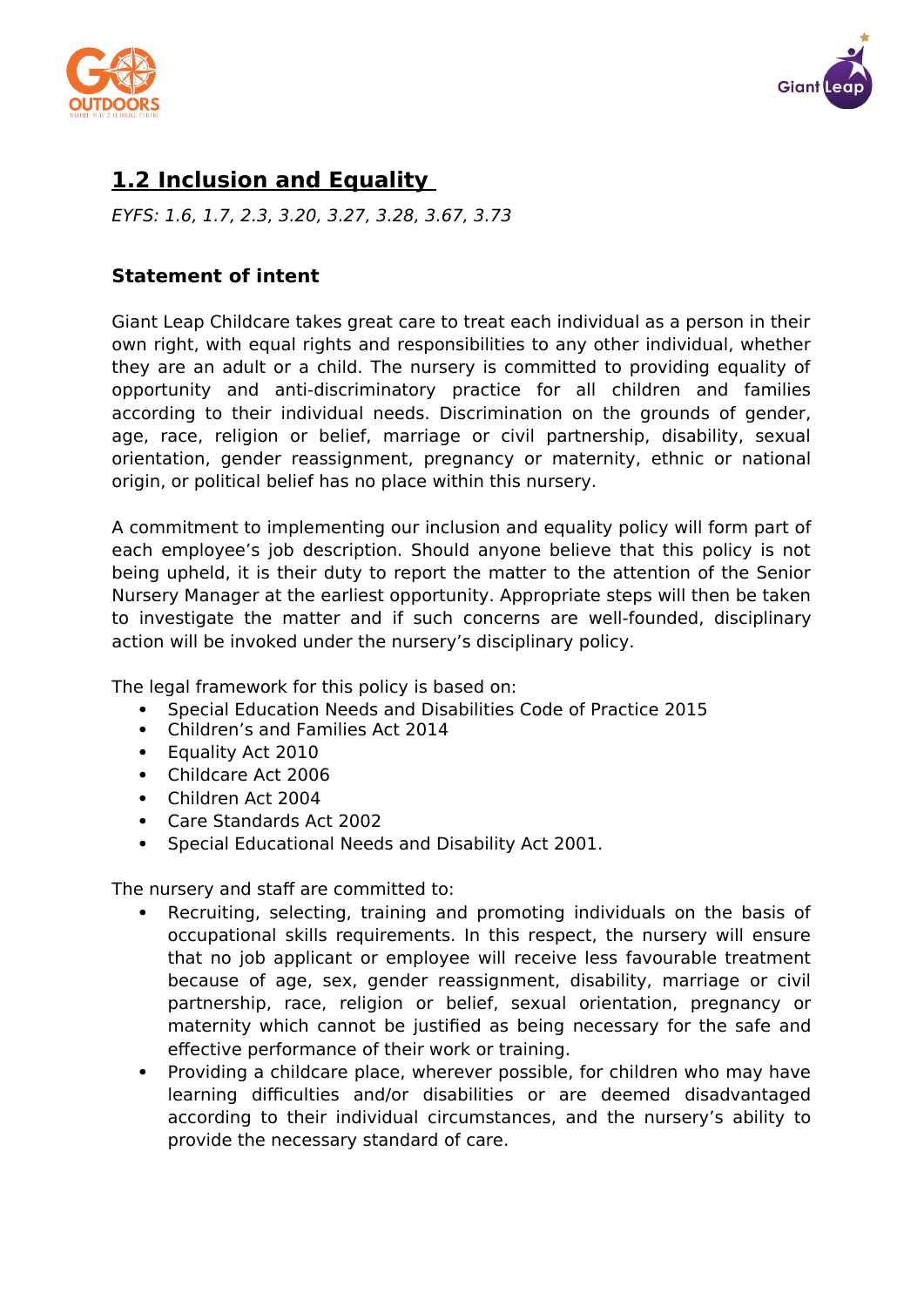- Making reasonable adjustments for children with special educational needs and disabilities.
- Striving to promote equal access to services and projects by taking practical steps (wherever possible and reasonable), such as ensuring access to people with additional needs and by producing materials in relevant languages and media for all children and their families
- Providing a secure environment in which all our children can flourish and all contributions are valued
- Including and valuing the contribution of all families to our understanding of equality, inclusion and diversity
- Providing positive non-stereotypical information
- Continually improving our knowledge and understanding of issues of equality, inclusion and diversity
- Regularly reviewing, monitoring and evaluating the effectiveness of inclusive practices to ensure they promote and value diversity and difference and that the policy is effective and practices are nondiscriminatory
- Making inclusion a thread, which runs through the entirety of the nursery, for example, by encouraging positive role models through the use of toys, imaginary play and activities, promoting non-stereotypical images and language and challenging all discriminatory behaviour (see dealing with discriminatory behaviour policy).

#### **Admissions/Service Provision**

The nursery is accessible to all children and families in the local community and further afield through a comprehensive and inclusive admissions policy.

The nursery will strive to ensure that all services and projects are accessible and relevant to all groups and individuals in the community within targeted age groups.

#### **Recruitment**

Recruitment, promotion and other selection exercises such as redundancy selection will be conducted on the basis of merit, against objective criteria that avoid discrimination. Shortlisting should be done by more than one person if possible.

All members of the selection group will be committed to the inclusive practice set out in this policy and will have received appropriate training in this regard.

Application forms will be sent out and will not include questions that potentially discriminate on the grounds specified in the statement of intent. Vacancies should generally be advertised to a diverse section of the labour market.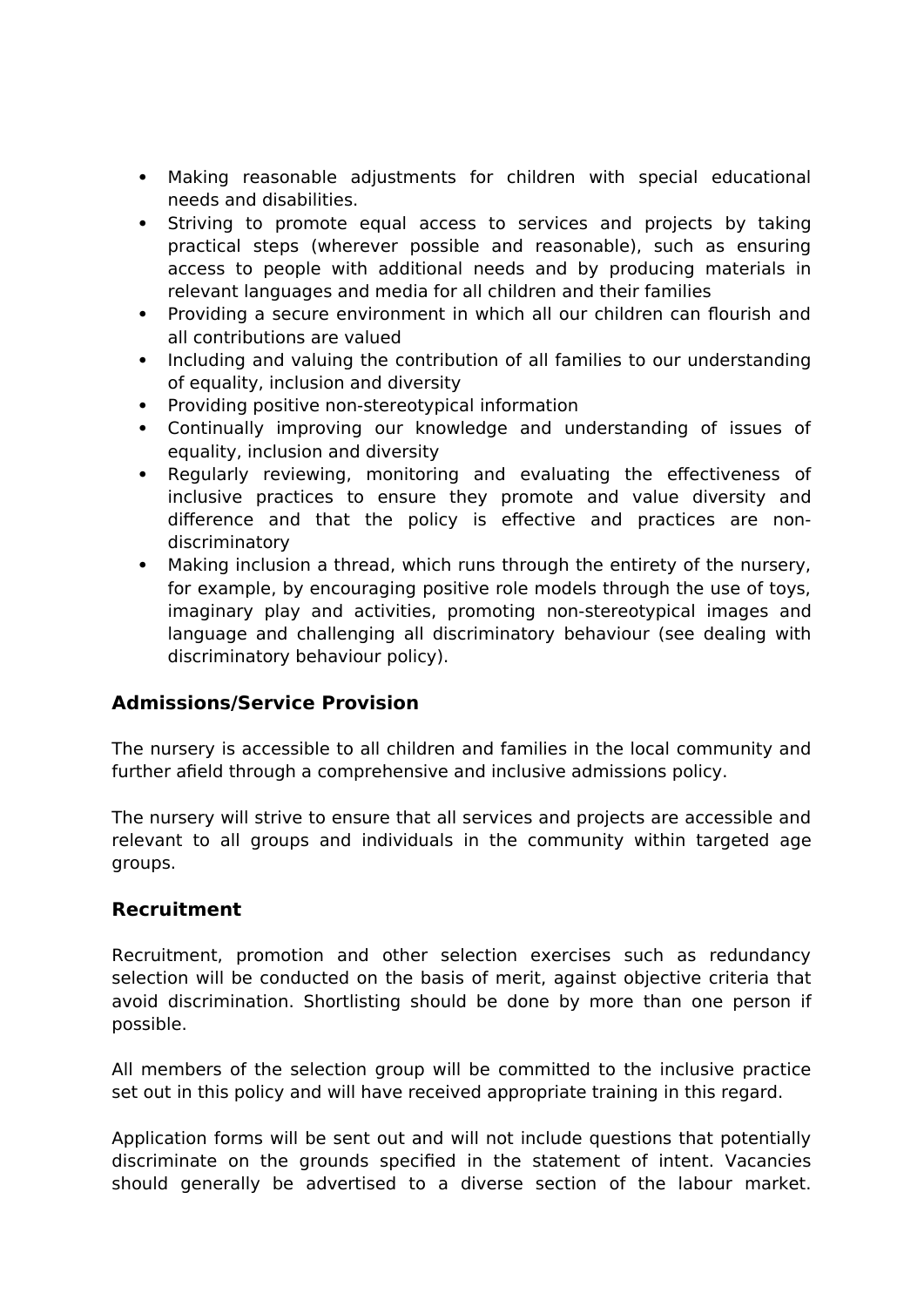Advertisements should avoid stereotyping or using wording that may discourage particular groups from applying. At interview, no questions will be posed which potentially discriminate on the grounds specified in the statement of intent. All candidates will be asked the same questions and members of the selection group will not introduce nor use any personal knowledge of candidates acquired outside the selection process. Candidates will be given the opportunity to receive feedback on the reasons why they were not successful.

Question relating to health will not be asked prior to offering candidates work in compliance with the Equality Act 2010. The national College for Teaching and Leadership provided guidance specific to working with children:

Providers have a responsibility to ensure that practitioners have the health and physical capacity to teach and will not put children and young people at risk of harm. The activities that a practitioner must be able to perform are set out in the Education (Health Standards England) Regulations 2003. Providers are responsible for ensuring that only practitioners who have the capacity to teach remain on the staff team.

People with disabilities or chronic illnesses may have the capacity to teach, just as those without disabilities or medical conditions may be unsuitable to teach. Further information on training to teach with a disability is available from the DfE website.

Successful applicants offered a position may be asked to complete a fitness questionnaire prior to commencing the programme. Providers should not ask all-encompassing health questions but should ensure that they only ask targeted and relevant health-related questions, which are necessary to ensure that a person is able to teach.

## **Staff**

It is the policy of the Giant Leap Childcare not to discriminate in the treatment of individuals. All staff are expected to co-operate with the implementation, monitoring and improvement of this and other policies. All staff are expected to challenge language, actions, behaviours and attitudes which are oppressive or discriminatory on the grounds specified in this policy and recognise and celebrate other cultures and traditions. All staff are expected to participate in equality and inclusion training.

Staff will follow the 'Dealing with Discriminatory Behaviour' policy where applicable to report any discriminatory behaviours observed.

## **Training**

The nursery recognises the importance of training as a key factor in the implementation of an effective inclusion and equality policy. All new staff receive induction training including specific reference to the inclusion and equality